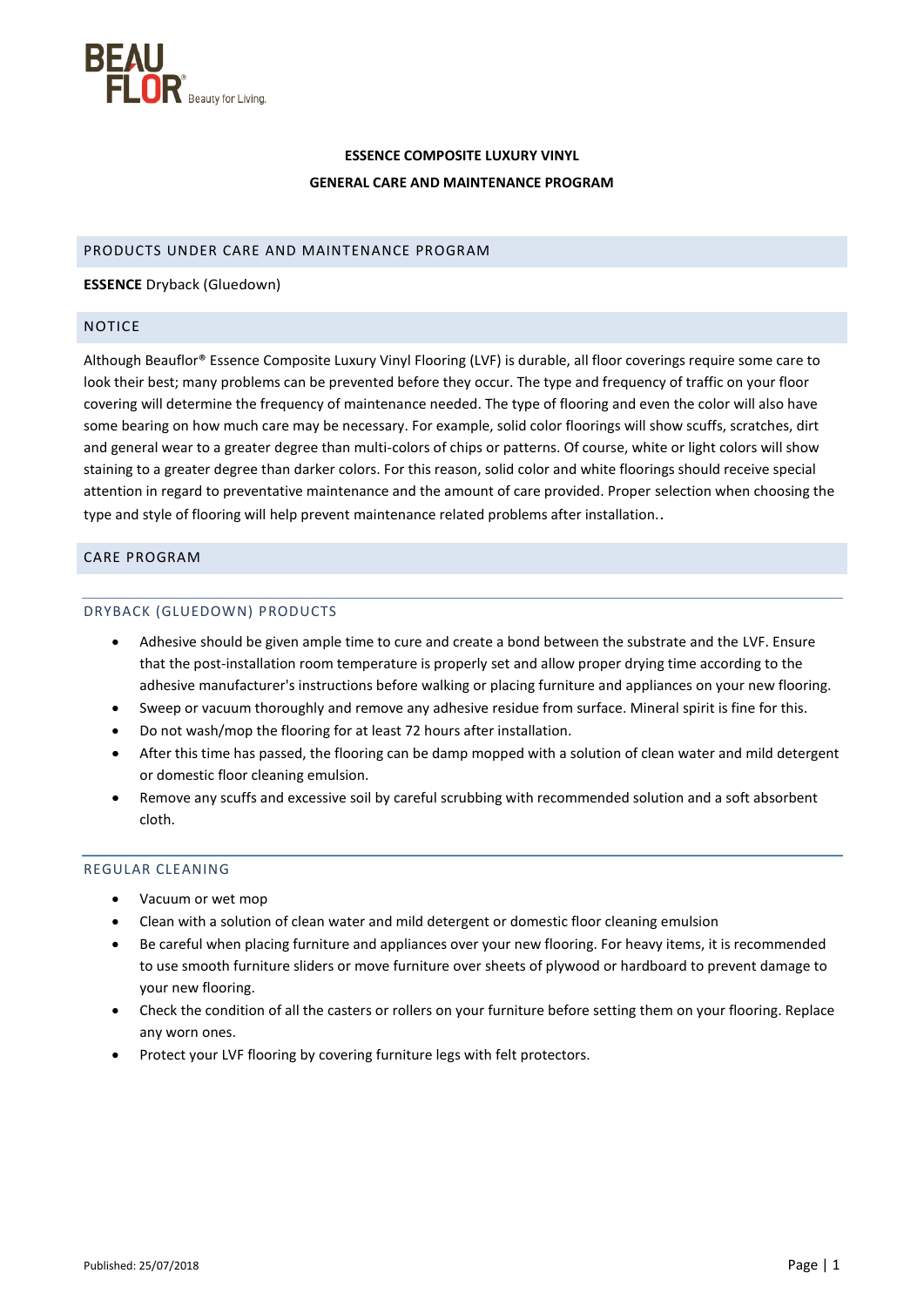#### PROPER MAINTENANCE STEPS

- 1. Regular adherence to an effective maintenance program should include thorough dirt and grit removal by sweeping, dust mopping or vacuuming daily. It should be noted that the use of brush roller agitation on vacuums is not recommended. Do not use chlorinated solvents. Never use wax or varnish coating or products that contain wax or oil. Never use a steam mop.
- 2. Promptly remove spills. Always test cleaners in an inconspicuous area or an unused sample before using on flooring. Abrasive cleaners should never be used on LVF products. Do not use vinegar, one-step cleaner/polishes or oil soaps on LVF products.
- 3. Do not flood your flooring or install it in areas subject to frequent standing water, or in high moisture areas. Flood mopping, hosing and frequent spills can loosen adhesive.
- 4. Protect your flooring against burns. Burns from the glowing end of a cigarette, matches, or other extremely hot items can damage LVF products.
- 5. In order to prevent indentations and scratches, provide plastic or other non-staining cups with flat under surfaces not less than 2" (5 cm) width for the legs of all furniture or appliances. On smaller diameter chair legs, use non-staining protectors that are the same size as the chair leg. Furniture with casters should have three (3) to five (5) wheels. The casters should be made of a non-staining surface and be a minimum of 3/4" (1.9 cm) wide. Chair pad protectors are required.
- 6. Protect your flooring from all tracked-in dirt, abrasive or not, by using non-staining mats at all entryways/ entrances. This will collect tracked-in dirt, sand and pebbles, as well as to absorb moisture. Take time to remove any tracked-in dirt from shoe soles before entering the room. Avoid the use of rubber-backed mats, as certain rubber compounds can permanently stain LVF products. Avoid tracking in tar or asphalt from driveways, as this can also discolor LVF products. Avoid the use of stiletto heels on your flooring as they can cause permanent damage. LVF products have a good resistance to stains, and are not affected by most common household spills; however, any spill should be cleaned up immediately. The longer the spilled materials are left on the flooring, the greater the risk of permanently staining the LVF product. Please refer to the stain removal chart below.
- 7. Luxury vinyl flooring must be protected from direct sunlight exposure. Beauflor recommends using UV protective film, blinds or curtains in all windows that provide direct sunlight to ensure that the products are not overheated. Luxury vinyl floor coverings exposed to excessive heat are subject to thermal expansion which may lead to buckling or peaking. Beauflor will not be held liable for any claims or damages arising out of or related to the failure of the installation when the flooring is exposed to direct sunlight.
- 8. Post-installation temperatures should be maintained between 55 °F 85 °F (12.8 °C 29.4 °C)